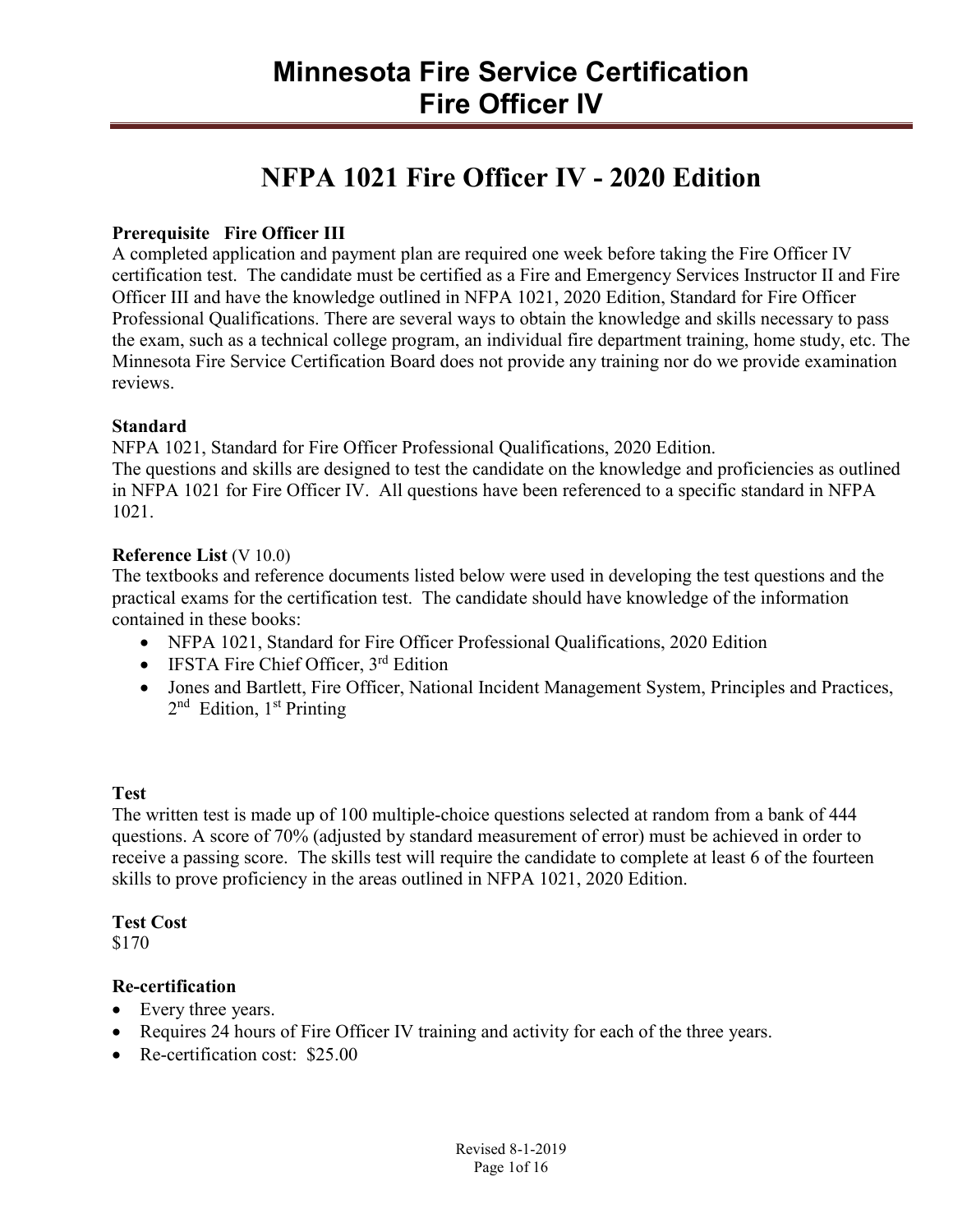# **Fire Officer IV NFPA 1021 2020 Edition**



**Requirements:** 

**1. Required prerequisite is Fire Officer III** 

**2. Completed application form and fee of \$170 is covered.** 

**3. Candidates will be assigned an evaluator prior to beginning the skill portion. Candidate and evaluator will meet for the purpose of reviewing the process. Skill stations will be assigned and completed at the candidates convenience within the guidelines provided. Upon completion, candidate will present the completed skill stations in a manner pre-determined by the evaluator.** 

**4. Candidate will be required to complete 6 of the 14 skill stations. Skills will be chosen at random by the evaluator.** 

**5. Candidate will have 60 days from the date of the written test to submit practical skills to MSFCB, 2704 County Highway 10, Mounds View, MN 55112. Where required, candidate shall meet with evaluator to demonstrate skill.**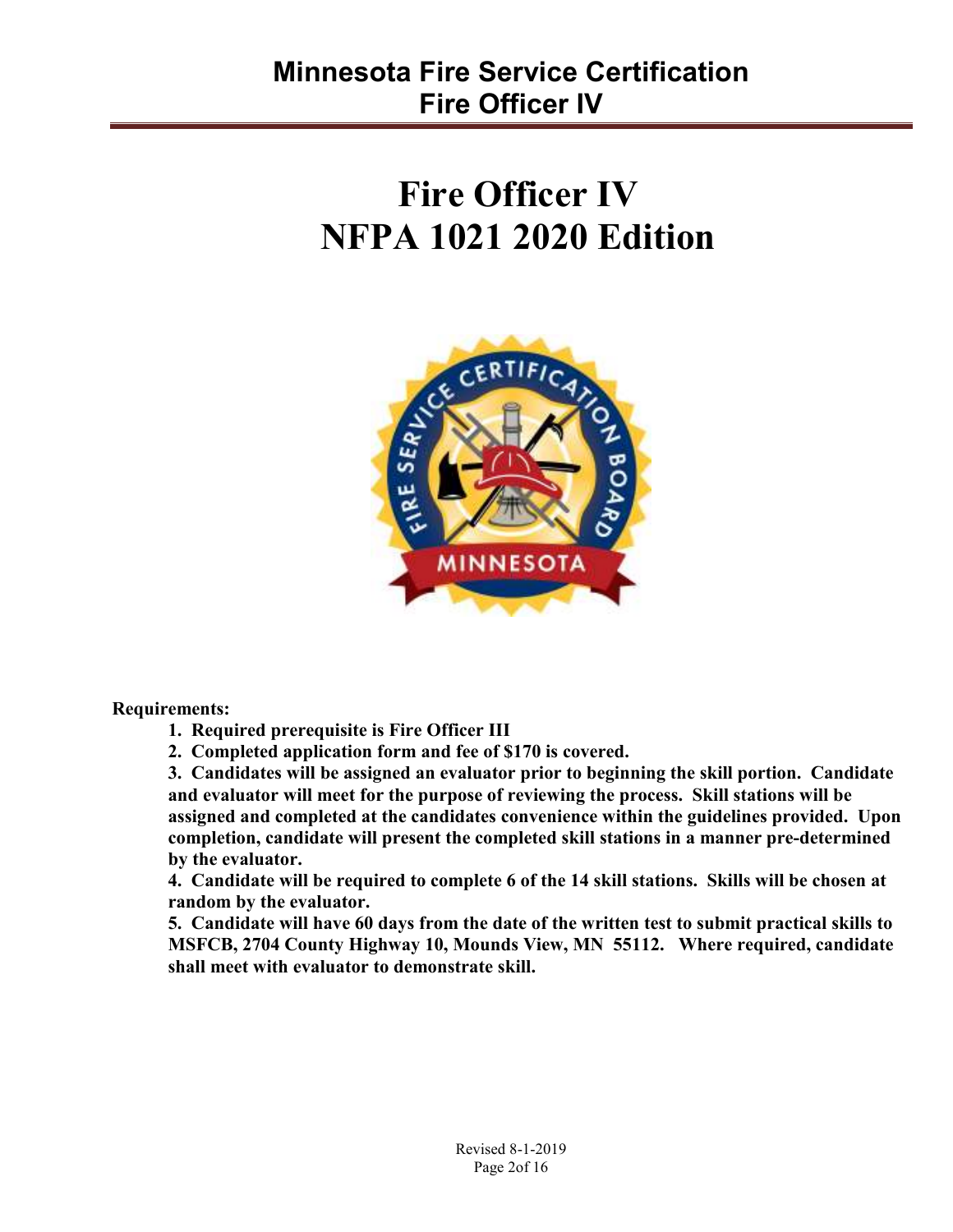#### **SKILL STATION 1**

### **HUMAN RESOURCE MANAGEMENT – HR APPRAISAL**

| <b>Candidate Name</b> |  |
|-----------------------|--|
|                       |  |

**Evaluator:** \_\_\_\_\_\_\_\_\_\_\_\_\_\_\_\_\_\_\_\_\_\_\_\_\_\_\_\_\_\_\_\_\_\_\_\_\_\_\_\_\_\_\_\_\_

**Reference:** NFPA 1021 2020 Edition: 7.2.1(b)

Appraise the department's human resource demographics, given appropriate community demographic data, so that recruitment, selection, and placement of human resources is effective and consistent with law and current best practices.

**Skill:** The candidate shall prepare a written report detailing the following; community demographics and all state and federal laws applicable to public sector recruitment, selection, and placement; department demographics and an analysis of how that compares to the greater community, and a recruitment plan targeted to match the departments needs with strategies to ensure diversity and legal compliance.

Did the candidate, as instructed, demonstrate competency in the following:

|                                                                 | <b>Completed</b> |      |
|-----------------------------------------------------------------|------------------|------|
|                                                                 | <b>Pass</b>      | Fail |
| Ability to communicate effectively in writing                   |                  |      |
| Ability to communicate orally                                   |                  |      |
| Demonstrate interpersonal skills                                |                  |      |
| Show ability to delegate authority                              |                  |      |
| Ability to conduct research and analyze data and complex issues |                  |      |
| Ability to make recommendations that address specific problems  |                  |      |
|                                                                 |                  |      |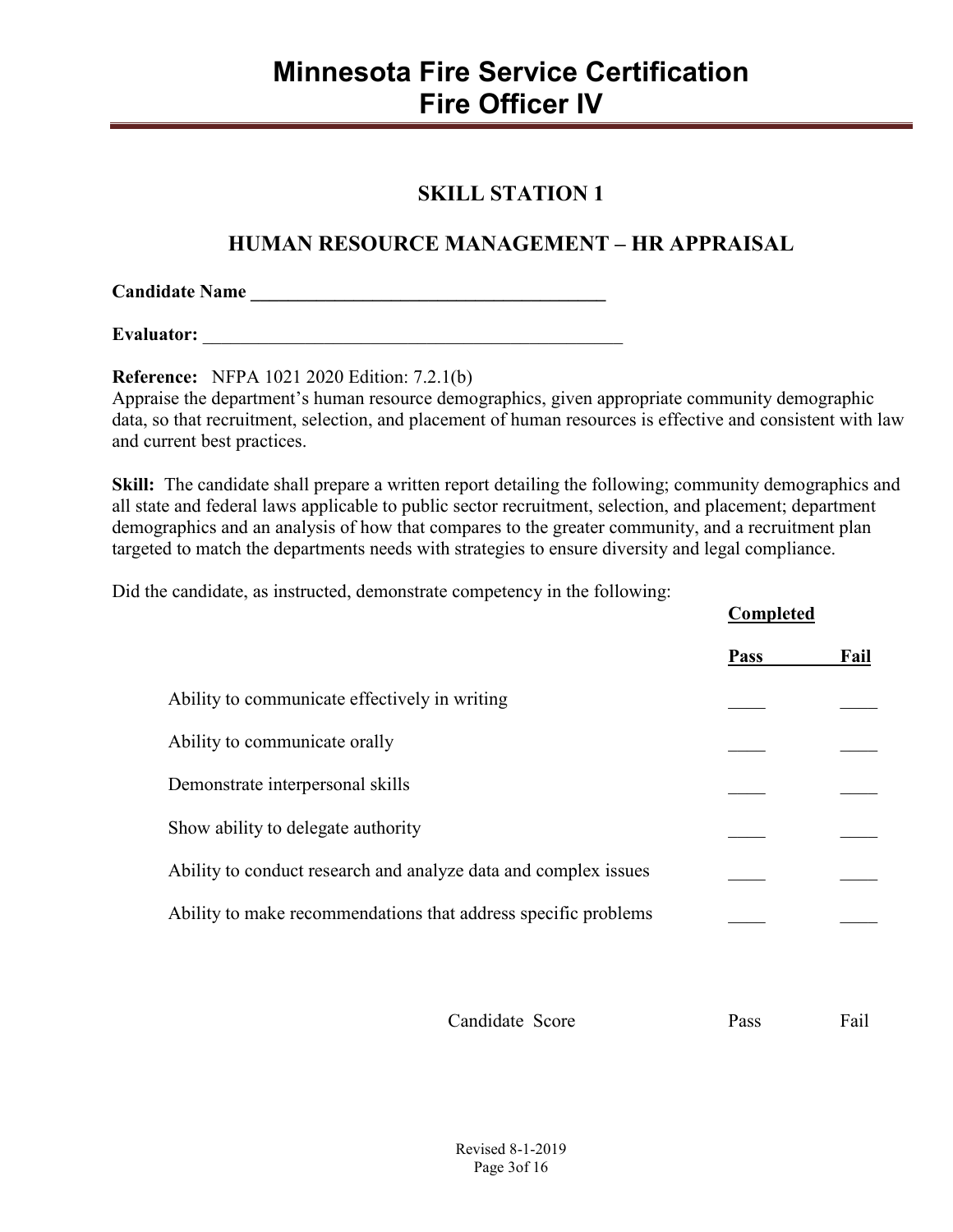#### **SKILL STATION 2**

#### **HUMAN RESOURCE MANAGEMENT – MANAGEMENT RELATIONS**

**Candidate Name \_\_\_\_\_\_\_\_\_\_\_\_\_\_\_\_\_\_\_\_\_\_\_\_\_\_\_\_\_\_\_\_\_\_\_\_\_\_** 

**Evaluator:**  $\blacksquare$ 

**Reference:** NFPA 1021 2020 Edition: 7.2.2

Initiate the development of a program, given current employee/management relations, so that a positive and participative member/management program exists.

**Skill:** Candidate shall develop/design a survey to determine current state of employee management relations. Candidate shall distribute the survey, collect responses and prepare a written report that includes the compilation of the data and an analysis of the findings. Based upon the survey results and analysis the candidate shall prepare a written plan that includes an action plan with specific recommendations to improve on areas of weakness identified in the survey. The plan must also contain a timeline and evaluative criteria to measure progress.

Did the candidate, as instructed, demonstrate competency in the following:

|                                                                 | Completed   |      |
|-----------------------------------------------------------------|-------------|------|
|                                                                 | <b>Pass</b> | Fail |
| Ability to communicate effectively in writing                   |             |      |
| Ability to communicate orally                                   |             |      |
| Ability to conduct research and analyze data and complex issues |             |      |
| Ability to make recommendations that address specific problems  |             |      |
| Ability to develop a survey instrument                          |             |      |
| Ability to analyze survey data and information                  |             |      |
|                                                                 |             |      |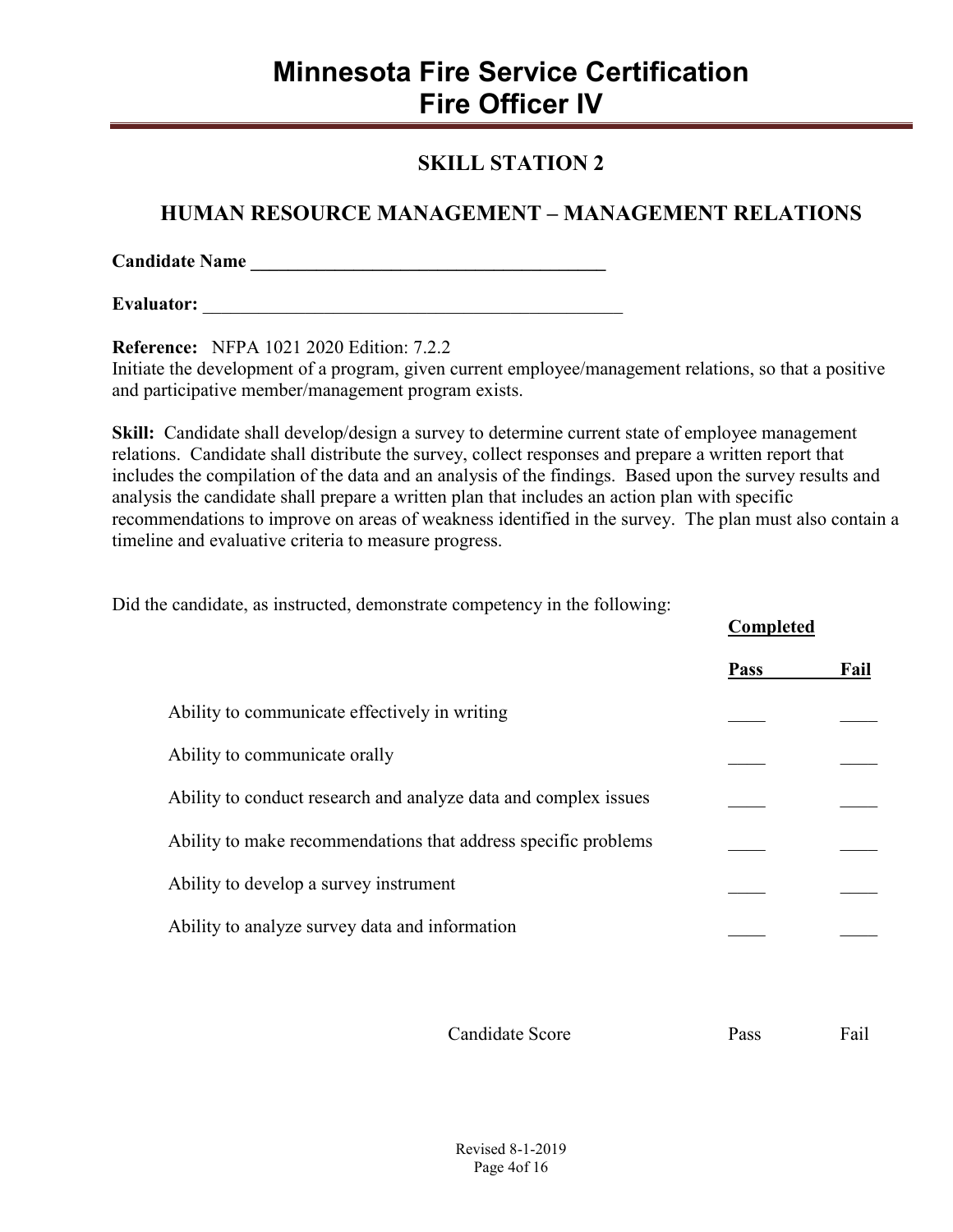#### **SKILL STATION 3**

#### **HUMAN RESOURCE - PROMOTIONS**

| <b>Candidate Name</b> |  |
|-----------------------|--|
|                       |  |

**Evaluator:**  $\blacksquare$ 

**Reference:** NFPA 1021 2020 Edition: 7.2.3

Evaluate the organization's education and in-service training program, given a summary of the job requirements for all positions within the department, so that all members can achieve and maintain required proficiencies.

**Skill:** Candidate shall prepare and deliver a PowerPoint or similar presentation on the departments training goals and educational requirements to achieve them for each of the emergency response ranks, administrative personnel and command staff for their department. Presentation should include a list of all ranks and positions, goals for each and educational requirements for each position. The presentation shall be no longer than 30 minutes including up to 5 minutes for a question and answer period.

Did the candidate, as instructed, demonstrate competency in the following:

|                                                                      | Completed   |      |
|----------------------------------------------------------------------|-------------|------|
|                                                                      | <b>Pass</b> | Fail |
| Ability to communicate effectively in writing                        |             |      |
| Ability to communicate orally                                        |             |      |
| Presentation included all major categories and within time allocated |             |      |
| Ability to conduct research and analyze data                         |             |      |
| Ability to organize data and information                             |             |      |
|                                                                      |             |      |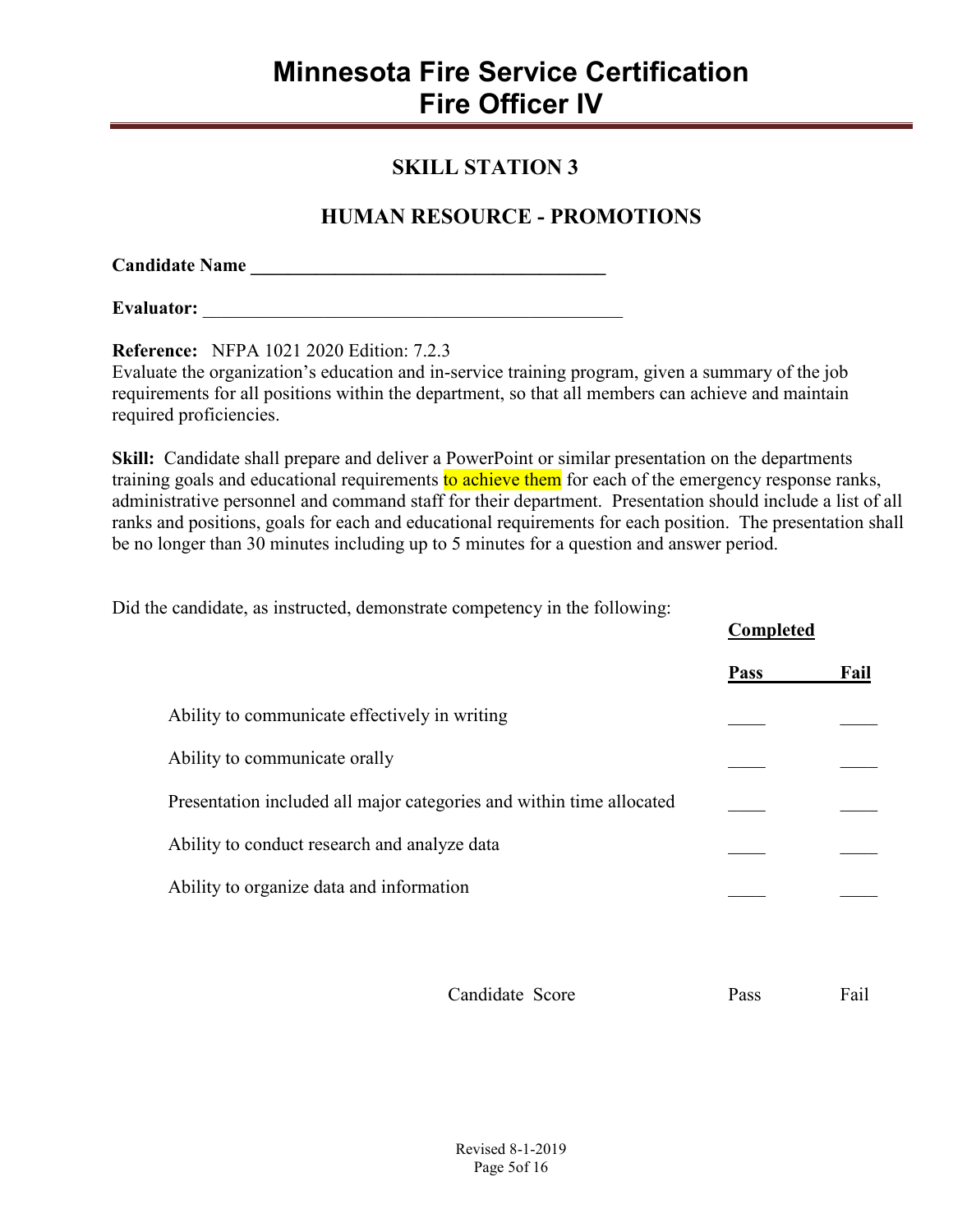#### **SKILL STATION 4**

#### **HUMAN RESCOURCES – MEMBER ASSISTANCE PROGRAM**

**Candidate Name \_\_\_\_\_\_\_\_\_\_\_\_\_\_\_\_\_\_\_\_\_\_\_\_\_\_\_\_\_\_\_\_\_\_\_\_\_\_** 

**Evaluator:** \_\_\_\_\_\_\_\_\_\_\_\_\_\_\_\_\_\_\_\_\_\_\_\_\_\_\_\_\_\_\_\_\_\_\_\_\_\_\_\_\_\_\_\_\_

**Reference:** NFPA 1021 2020 Edition: 7.2.4 Appraise the member-assistance program, given data, so that the program, when used, produces stated program outcomes.

**Skill:** Candidate shall conduct an analysis of the organizations member assistance program and prepare an administrative report suitable for presentation to the City Manager. Report shall include detail on methodology used to conduct the analysis, components of assistance program, findings, analysis of the findings and recommendations based upon the research and analysis.

Did the candidate, as instructed, demonstrate competency in the following:

|                                                     | <b>Pass</b> | Fail |
|-----------------------------------------------------|-------------|------|
| Ability to communicate effectively in writing       |             |      |
| Ability to communicate orally                       |             |      |
| Report includes all components as detailed in skill |             |      |
| Ability to conduct research and analyze data        |             |      |
| Ability to organize data and information            |             |      |
|                                                     |             |      |

Candidate Score Pass Pass Fail

**Completed**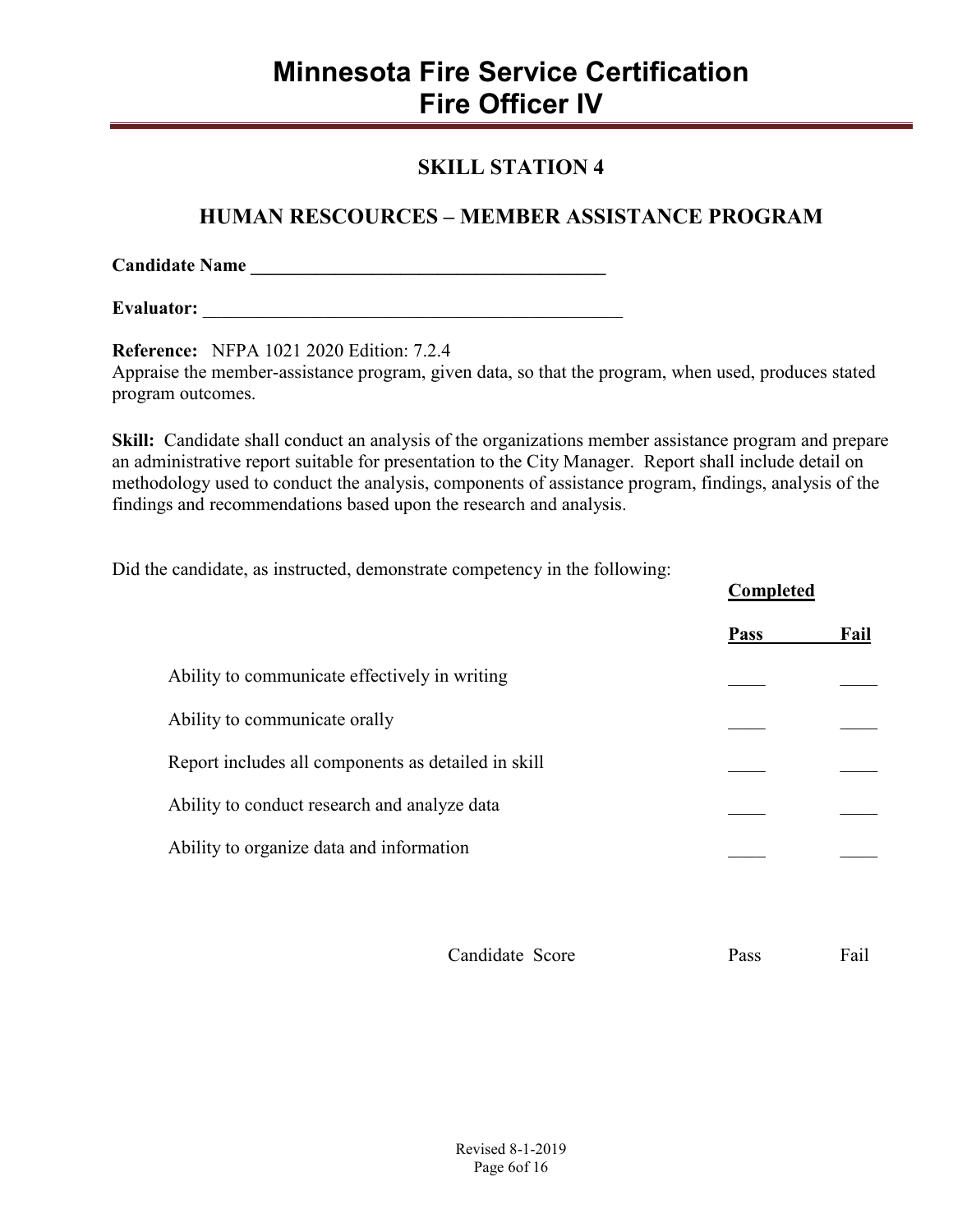#### **SKILL STATION 5**

### **HUMAN RESOURCES – INCENTIVE PROGRAM EVALUATION**

**Candidate Name \_\_\_\_\_\_\_\_\_\_\_\_\_\_\_\_\_\_\_\_\_\_\_\_\_\_\_\_\_\_\_\_\_\_\_\_\_\_** 

**Evaluator:**  $\blacksquare$ 

**Reference:** NFPA 1021 2020 Edition: 7.2.5 Evaluate an incentive program, given data, so that a determination is made regarding achievement of the desired results, and modify as necessary.

**Skill:** Candidate shall prepare an administrative report specific to one of the organizations employee incentive programs as agreed upon between the candidate and evaluator. The report shall describe the incentive, its intended goals and expectations and an analysis as to the success of the program as measured against the stated goals.

Did the candidate, as instructed, demonstrate competency in the following:

|                                                     | <b>Comprete</b> |      |
|-----------------------------------------------------|-----------------|------|
|                                                     | <b>Pass</b>     | Fail |
| Ability to communicate effectively in writing       |                 |      |
| Ability to communicate orally                       |                 |      |
| Report includes all components as detailed in skill |                 |      |
| Ability to conduct research and analyze data        |                 |      |
| Ability to organize data and information            |                 |      |
|                                                     |                 |      |
|                                                     |                 |      |

Candidate Score Pass Fail

**Completed**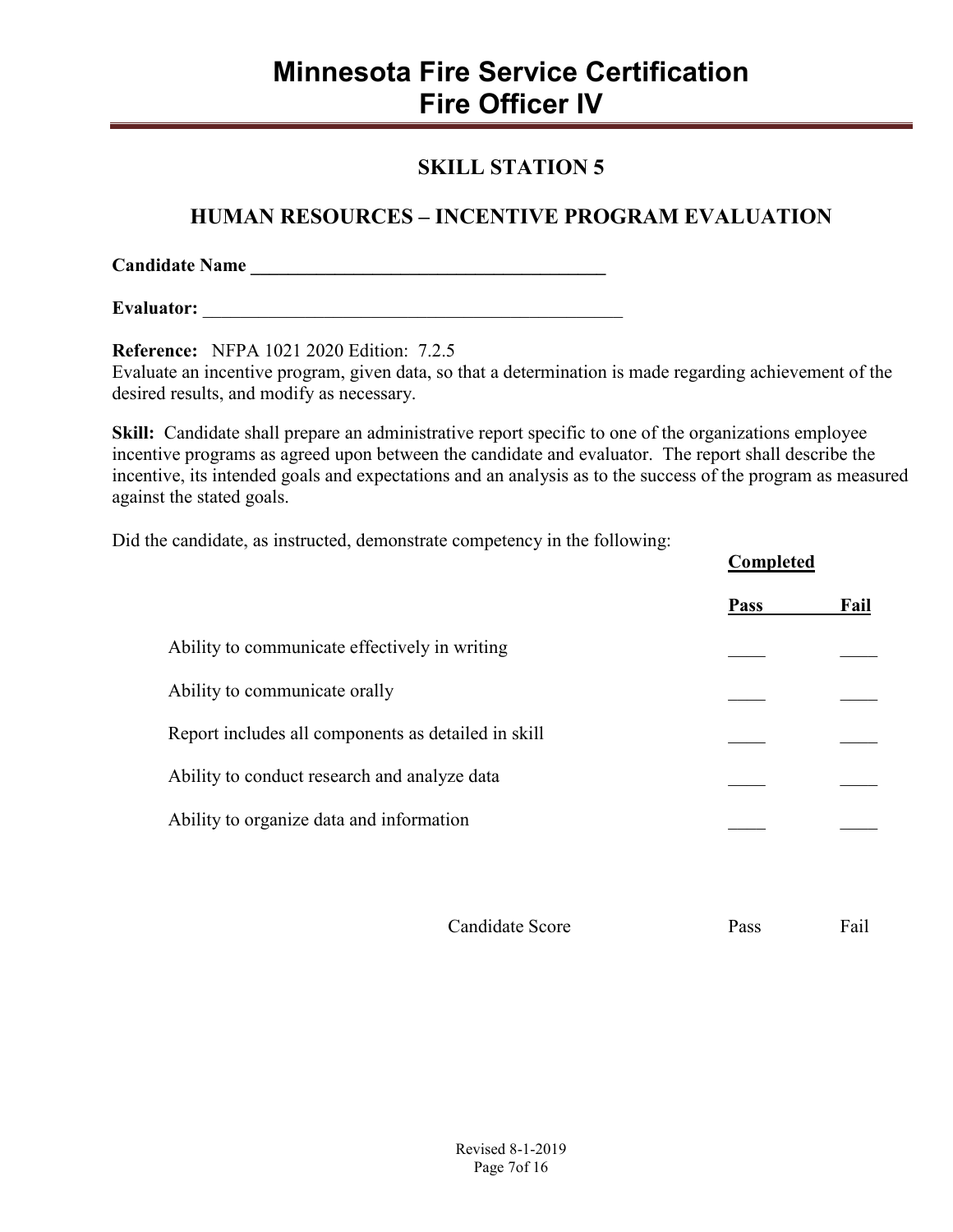#### **SKILL STATION 6**

### **COMMUNITY & GOVERNMENT RELATIONS – COMMUNITY EVENT**

**Candidate Name** \_\_\_\_\_\_\_\_\_\_\_\_\_\_\_\_\_\_\_\_\_\_\_\_\_\_\_\_\_\_\_\_\_\_\_\_\_\_

**Evaluator:**  $\blacksquare$ 

**Reference:** NFPA 1021 2020 Edition: 7.3.1

Attend, participate in, and assume a leadership role in community functions, given community needs, so that the image of the organization is enhanced.

**Skill:** The candidate must identify a community event in which they assume the top leadership role. This event must be pre-approved by the lead evaluator. Upon completion of the event, the candidate shall prepare a report that includes the following; background information, resources and staffing requirements, planning process, analysis of the event including success and areas in need of improvement, and a letter/document from the candidates supervisor containing their analysis and opinion of the event. Example events include community festival, parade, open house, safety camp, etc.

Did the candidate, as instructed, demonstrate competency in the following:

|                                                                | <b>Completed</b> |      |
|----------------------------------------------------------------|------------------|------|
|                                                                | <b>Pass</b>      | Fail |
| Ability to communicate effectively in writing                  |                  |      |
| Ability to communicate orally                                  |                  |      |
| Demonstrated ability to interact with members of the community |                  |      |
| Ability to plan, organize and lead a community event           |                  |      |
| Report includes all components as detailed in skill            |                  |      |
| Ability to organize data and information                       |                  |      |
|                                                                |                  |      |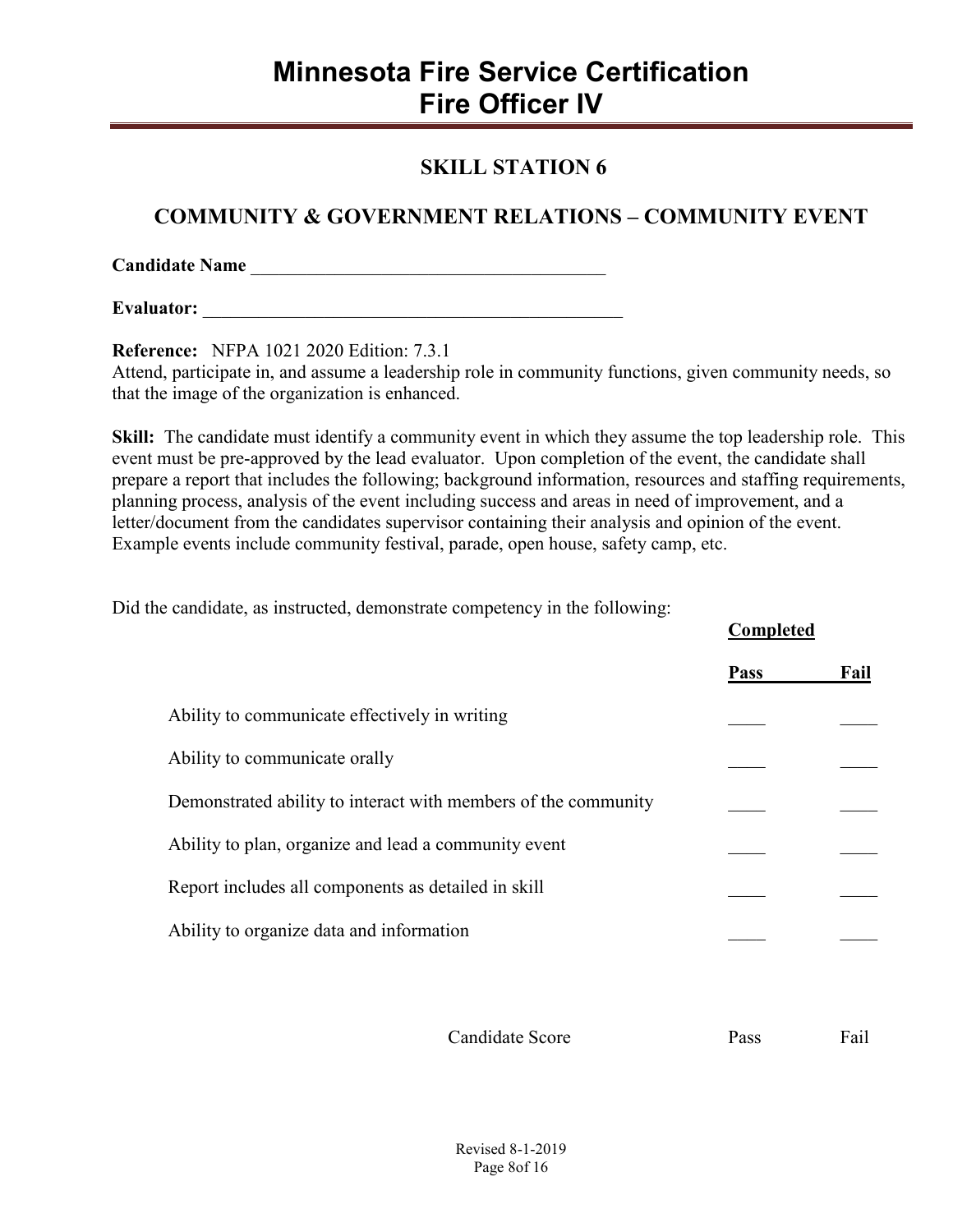### **SKILL STATION 7**

### **COMMUNITY & GOVERNMENT RELATIONS – MEDIA RELATIONS**

**Candidate Name \_\_\_\_\_\_\_\_\_\_\_\_\_\_\_\_\_\_\_\_\_\_\_\_\_\_\_\_\_\_\_\_\_\_\_\_\_** 

**Evaluator:**  $\blacksquare$ 

**Reference:** NFPA 1021 2020 Edition 7.3.2

Develop and administer a media relations program, given AHJ policies and procedures, so that the dissemination of information is accurate and accessible.

Skill: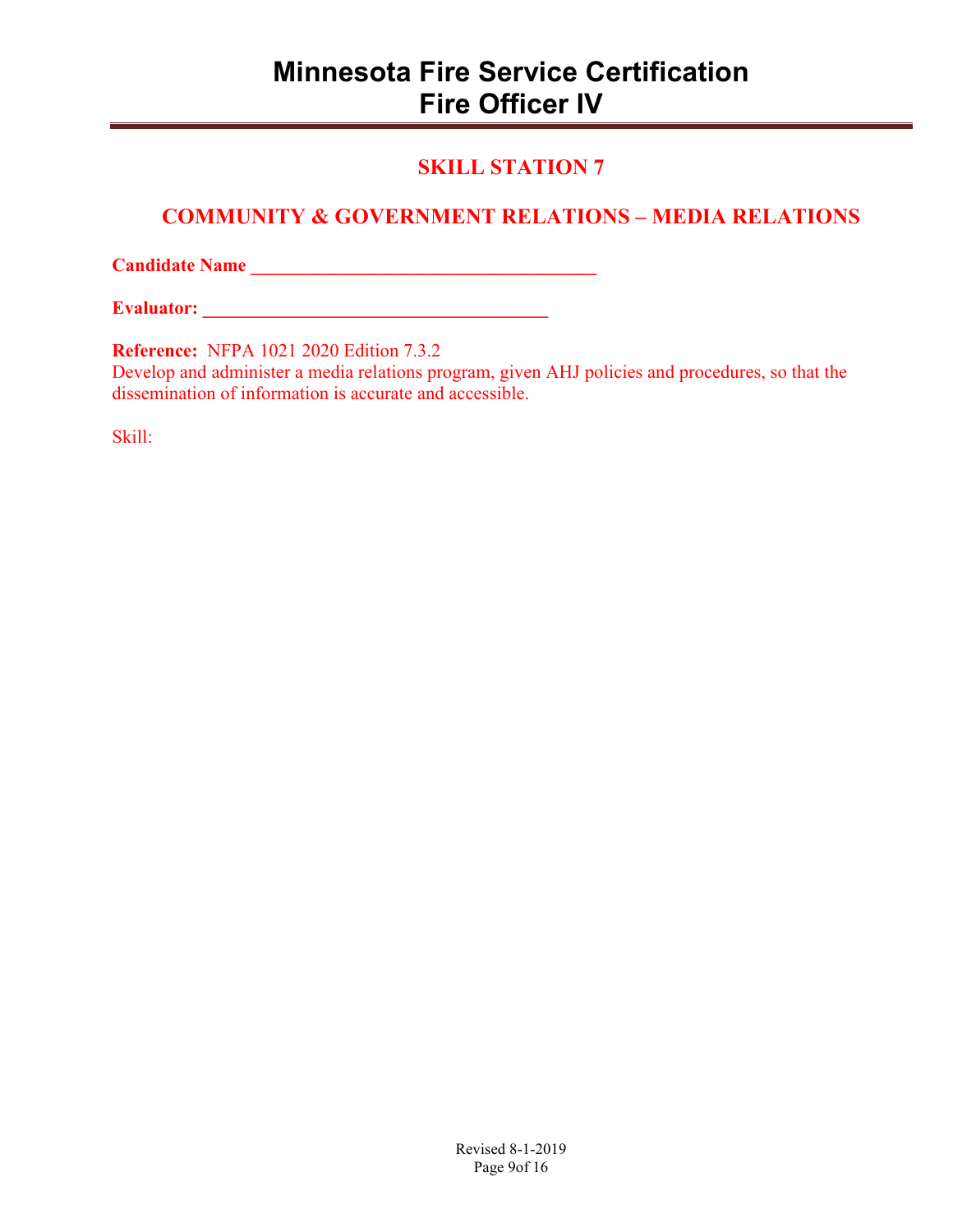### **SKILL STATION 8**

#### **ADMINISTRATION – COMPREHENSIVE LONG RANGE PLAN**

| <b>Reference:</b> NFPA 1021 2020 Edition: 7.4.1<br>Develop a comprehensive long-range plan, given community requirements, current department status, and<br>resources, so that the projected needs of the community are met. |                 |             |      |
|------------------------------------------------------------------------------------------------------------------------------------------------------------------------------------------------------------------------------|-----------------|-------------|------|
| Skill: The candidate shall prepare a report on a long range plan based on the host department. The plan<br>shall include mid and long term goals (10 and 20 years).                                                          |                 |             |      |
| Did the candidate, as instructed, demonstrate competency in the following:                                                                                                                                                   |                 | <b>Pass</b> | Fail |
| Develop and explain the organization statement                                                                                                                                                                               |                 |             |      |
| Show and explain current organizational structure                                                                                                                                                                            |                 |             |      |
| Show and explain proposed organizational structure                                                                                                                                                                           |                 |             |      |
| Develop and explain the mission statement                                                                                                                                                                                    |                 |             |      |
| Develop and explain the vision statement                                                                                                                                                                                     |                 |             |      |
| Develop and explain a cost analysis and budget impact of goals                                                                                                                                                               |                 |             |      |
| Identified risks that need to be addressed                                                                                                                                                                                   |                 |             |      |
| Identified and explained mid and long term goals                                                                                                                                                                             |                 |             |      |
| Created a timeline for completion of each goal                                                                                                                                                                               |                 |             |      |
| Created an evaluation project measuring effectiveness of the goal                                                                                                                                                            |                 |             |      |
| The ability to communicate orally                                                                                                                                                                                            |                 |             |      |
| The ability to communicate in writing                                                                                                                                                                                        |                 |             |      |
| The ability to perform a needs assessment                                                                                                                                                                                    |                 |             |      |
| Clearly explained and defended report                                                                                                                                                                                        |                 |             |      |
|                                                                                                                                                                                                                              | Candidate Score | Pass        | Fail |

Revised 8-1-2019 Page 10of 16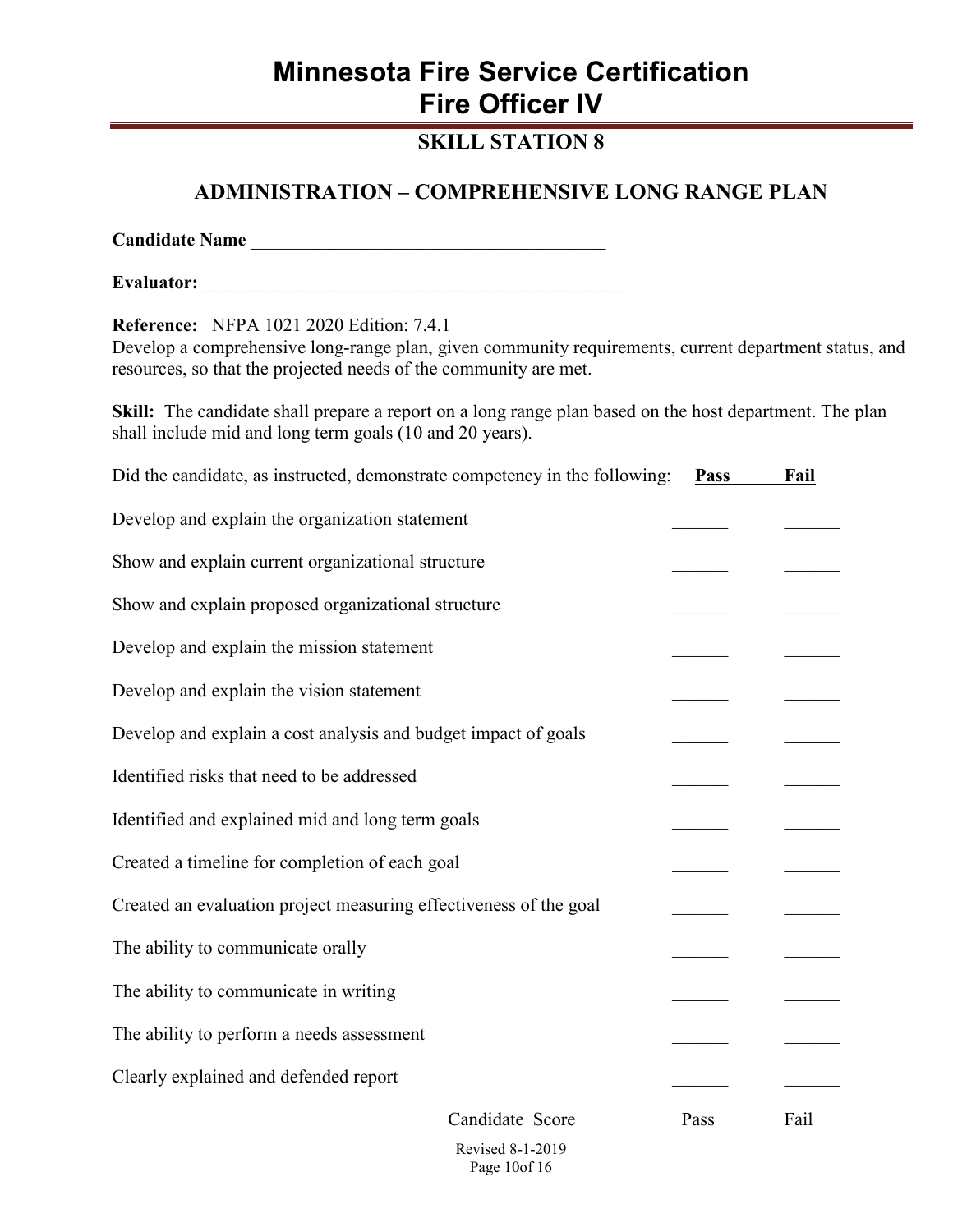#### **SKILL STATION 9**

#### **ADMINISTRATION – LONG RANGE PLANNING TRAINING NEEDS**

**Candidate Name** \_\_\_\_\_\_\_\_\_\_\_\_\_\_\_\_\_\_\_\_\_\_\_\_\_\_\_\_\_\_\_\_\_\_\_\_\_\_

**Evaluator:** \_\_\_\_\_\_\_\_\_\_\_\_\_\_\_\_\_\_\_\_\_\_\_\_\_\_\_\_\_\_\_\_\_\_\_\_\_\_\_\_\_\_\_

**Reference:** NFPA 1021 2020 Edition: 7.4.2

Evaluate and forecast training requirements, facilities, and building needs, given data that reflect community needs and resources, so that departmental training goals are met.

**Skill:** The candidate shall evaluate training needs, current training facilities, and buildings based on the host department. The candidate shall prepare a report explaining what was found in the evaluation and prepare a report outlining any changes or additions needed to the training curriculum, facilities and buildings.

**Completed** 

Did the candidate, as instructed, demonstrate competency in the following:

|                                                                    | <b>Pass</b> | Fail |
|--------------------------------------------------------------------|-------------|------|
| Described analysis completed on training, facilities and buildings |             |      |
| Additional training needed                                         |             |      |
| New or updated needs to training facilities and buildings          |             |      |
| Justification for new or additional training                       |             |      |
| Justification for new or updated facilities and buildings          |             |      |
| Cost analysis for any changes                                      |             |      |
| Budget and possible funding sources for suggested changes          |             |      |
| Timeline for proposed changes                                      |             |      |
| The ability to communicate orally                                  |             |      |
| The ability to communicate in writing                              |             |      |
| The ability to relate interpersonally                              |             |      |
| Clearly explained and defended report                              |             |      |
| Candidate Score                                                    | Pass        | Fail |

Revised 8-1-2019 Page 11of 16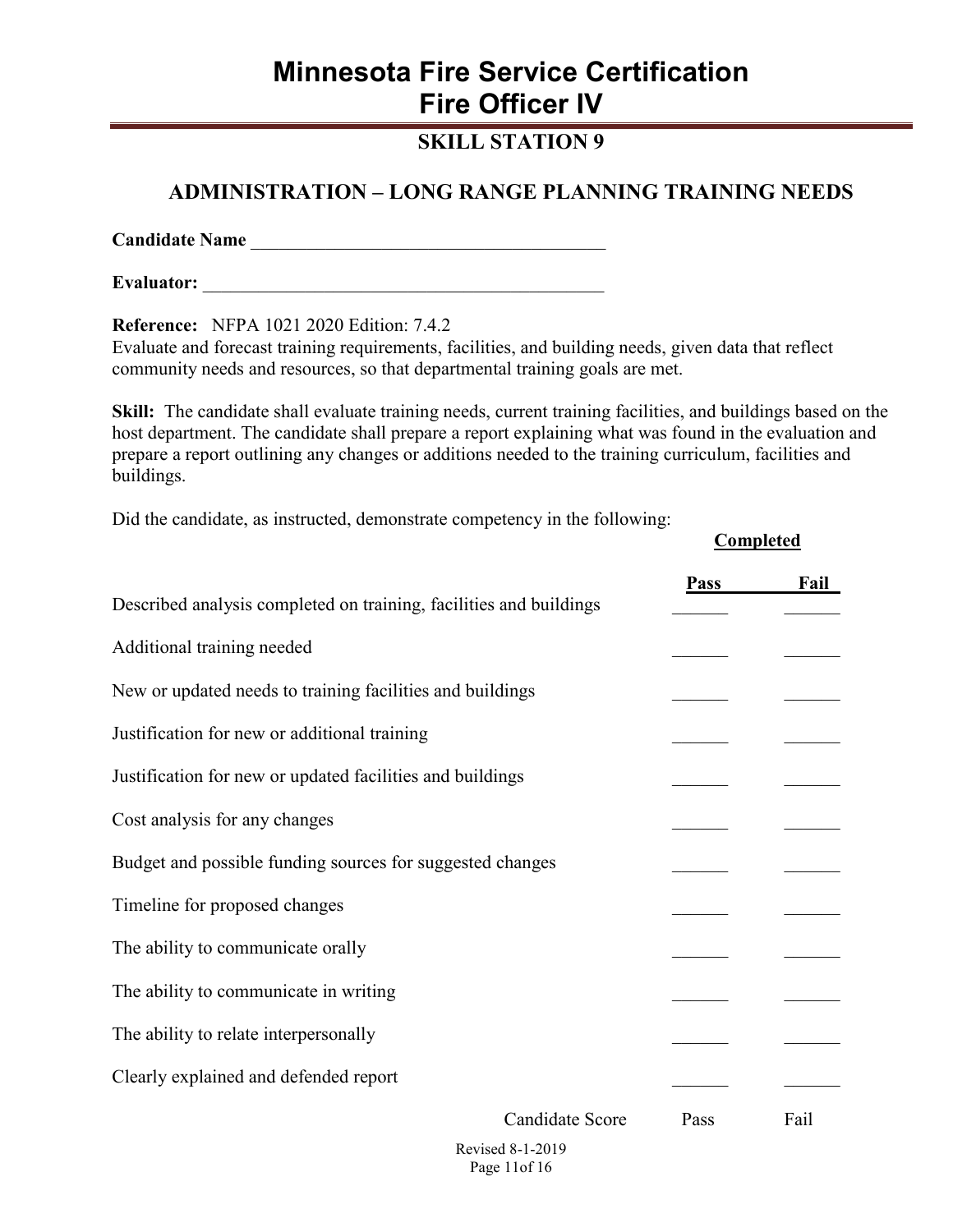#### **SKILL STATION 10**

#### **ADMINISTRATION – RISK ANALYSIS**

**Candidate Name** \_\_\_\_\_\_\_\_\_\_\_\_\_\_\_\_\_\_\_\_\_\_\_\_\_\_\_\_\_\_\_\_\_\_\_\_\_\_

**Evaluator:** \_\_\_\_\_\_\_\_\_\_\_\_\_\_\_\_\_\_\_\_\_\_\_\_\_\_\_\_\_\_\_\_\_\_\_\_\_\_\_\_\_\_\_

**Reference:** NFPA 1021 2020 Edition: 7.4.3

Complete a written, comprehensive, all-hazard risk and value analysis of the community, given the appropriate features of the service area of the organization, so that an accurate evaluation is made for service delivery decision making.

**Skill:** Skill 9 shall be done in conjunction with Skill 7. As part of the long rang plan the candidate shall conduct a comprehensive risk and hazard analysis for their community.

Did the candidate, as instructed, demonstrate competency in the following:

| Did the early and the above, definitional competency in the following. | Completed |      |
|------------------------------------------------------------------------|-----------|------|
|                                                                        | Pass      | Fail |
| The ability to conduct a comprehensive needs assessment                |           |      |
| The ability to communicate in writing                                  |           |      |
| Recommend changes needed based on assessment and analysis              |           |      |
| Clearly explained and defended report                                  |           |      |
|                                                                        |           |      |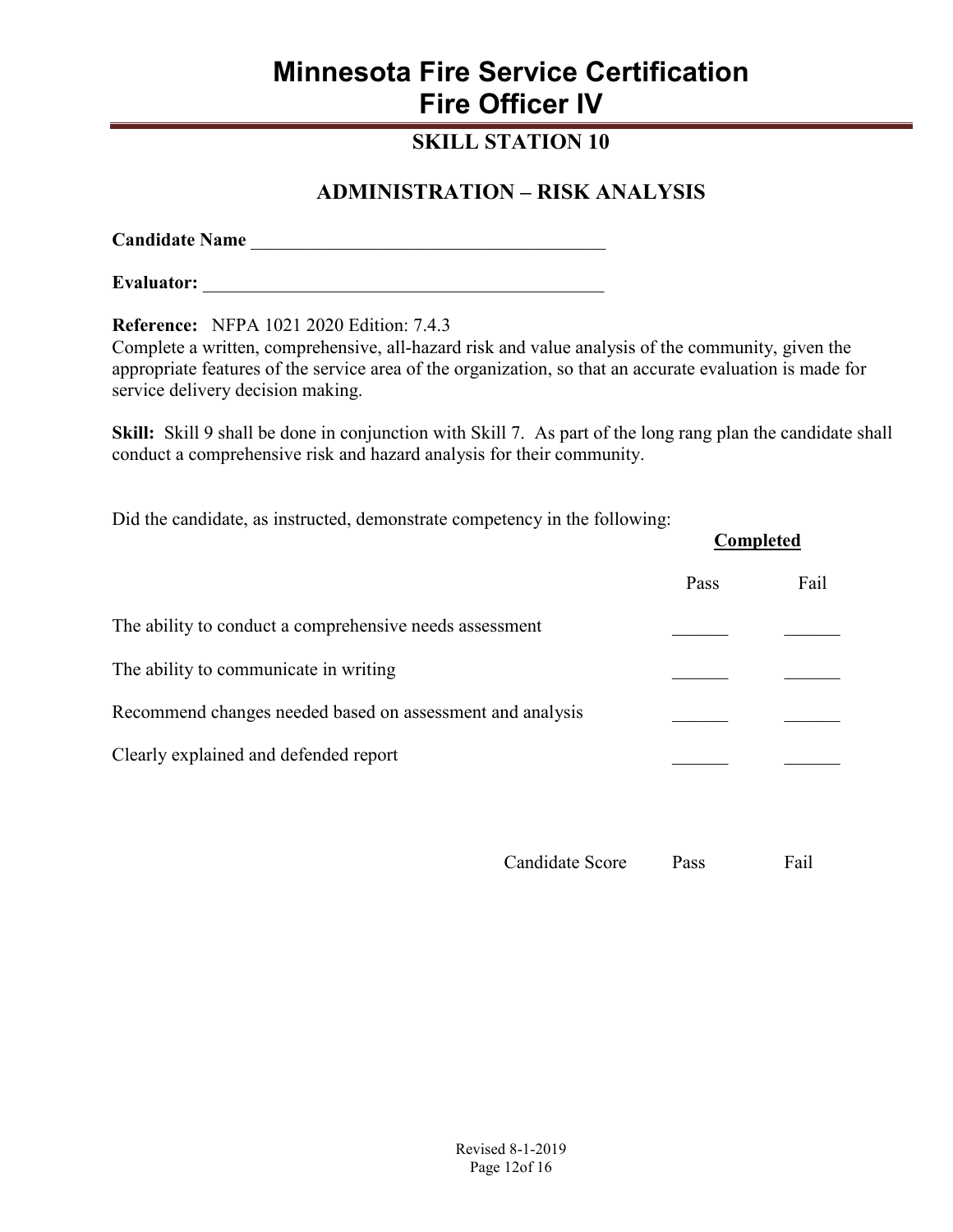### **SKILL STATION 11**

#### **ADMINISTRATION – CAPITAL BUDGET PROGRAM**

**Candidate Name** \_\_\_\_\_\_\_\_\_\_\_\_\_\_\_\_\_\_\_\_\_\_\_\_\_\_\_\_\_\_\_\_\_\_\_\_\_\_

**Evaluator:** \_\_\_\_\_\_\_\_\_\_\_\_\_\_\_\_\_\_\_\_\_\_\_\_\_\_\_\_\_\_\_\_\_\_\_\_\_\_\_\_\_\_\_

**Reference:** NFPA 1021 2020 Edition: 7.4.4

Develop a plan for a capital improvement project or program, given an unmet need in the community, so that there is adequate information to educate citizens about the needs of the department.

**Skill:** The candidate shall identify an unmet capital need for their department. Upon approval by the assigned evaluator, the candidate shall prepare a written plan to complete the capital improvement plan.

**Completed** 

Did the candidate, as instructed, demonstrate competency in the following:

|                                                              |                  |             | <u>compictum</u> |
|--------------------------------------------------------------|------------------|-------------|------------------|
|                                                              |                  | <b>Pass</b> | <b>Fail</b>      |
| Identified a need within the community                       |                  |             |                  |
| Prepared a budget for initial cost                           |                  |             |                  |
| Prepared a cost analysis for annual cost based on life cycle |                  |             |                  |
| Prepared a cost analysis for annual maintenance cost         |                  |             |                  |
| Described a procedure for identifying specifications         |                  |             |                  |
| Training needs and costs (initial and ongoing)               |                  |             |                  |
| Funding plan (initial and ongoing costs)                     |                  |             |                  |
| The ability to communicate orally                            |                  |             |                  |
| The ability to communicate in writing                        |                  |             |                  |
| The ability to relate interpersonally                        |                  |             |                  |
| The ability allocate finances                                |                  |             |                  |
| Clearly explained and defended report                        |                  |             |                  |
|                                                              | Candidate Score: | Pass        | Fail             |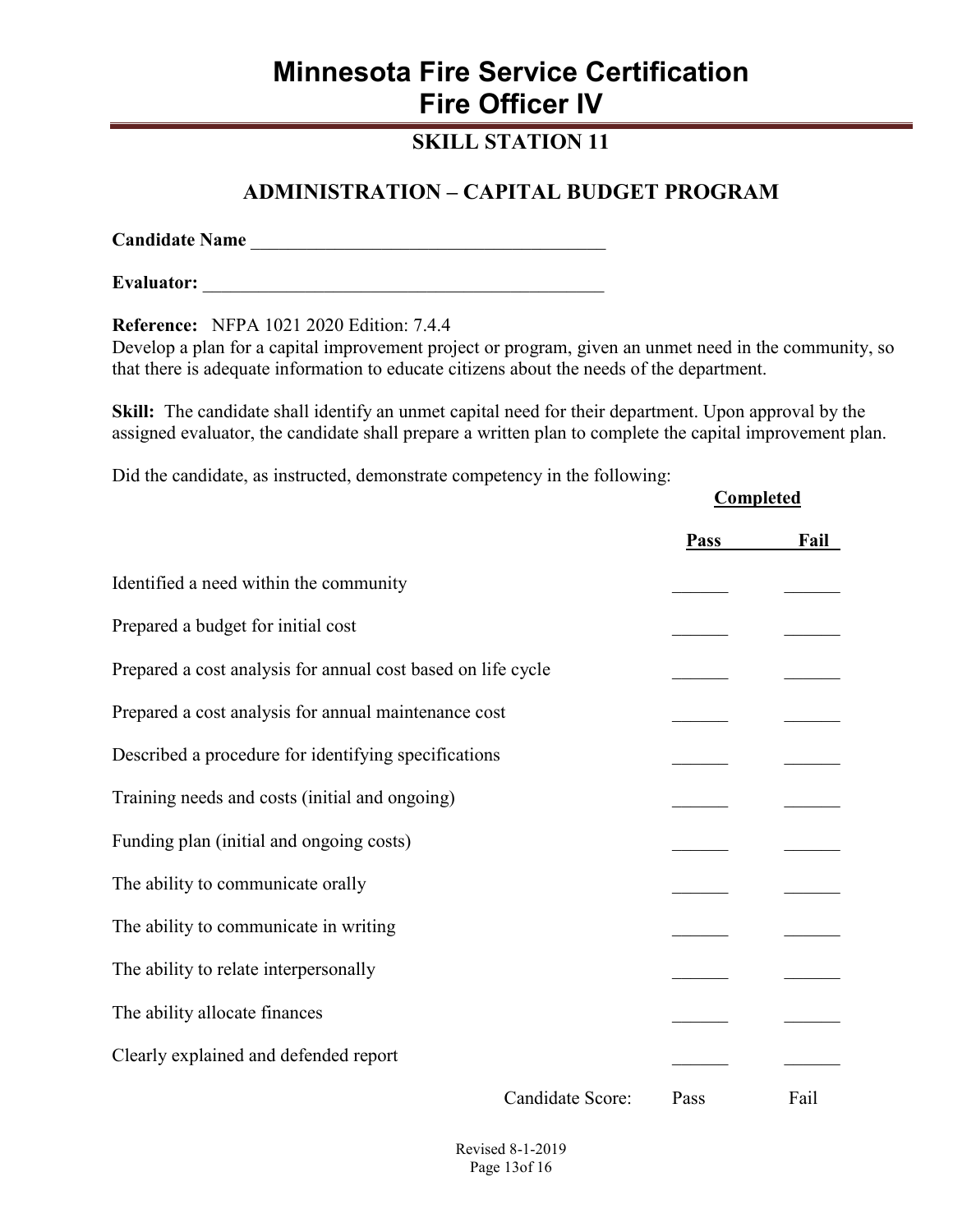#### **SKILL STATION 12**

### **EMERGENCY SERVICES – DEVELOP DISASTER PLAN**

**Candidate Name** \_\_\_\_\_\_\_\_\_\_\_\_\_\_\_\_\_\_\_\_\_\_\_\_\_\_\_\_\_\_\_\_\_\_\_\_\_\_

**Evaluator:**  $\blacksquare$ 

**Reference:** NFPA 1021 2020 Edition: 7.6.1

This duty involves developing plans for major disasters, according to the following job performance requirements. Develop a comprehensive disaster plan that integrates other agencies' resources, given risk vulnerability, and capability data, so that the organization can mitigate the impact to the community.

**Skill:** Candidate shall develop an emergency action plan for either a tornado, flood, or blizzard specific to their organization and the community they protect.

Did the candidate, as instructed, demonstrate competency in the following:

|                                               | Completed   |      |
|-----------------------------------------------|-------------|------|
|                                               | <b>Pass</b> | Fail |
| Ability to communicate effectively in writing |             |      |
| Ability to communicate orally                 |             |      |
| Ability to create an organized disaster plan  |             |      |
| Ability to conduct research and analyze data  |             |      |
| Ability to organize data and information      |             |      |
| Ability to work with other agencies           |             |      |
|                                               |             |      |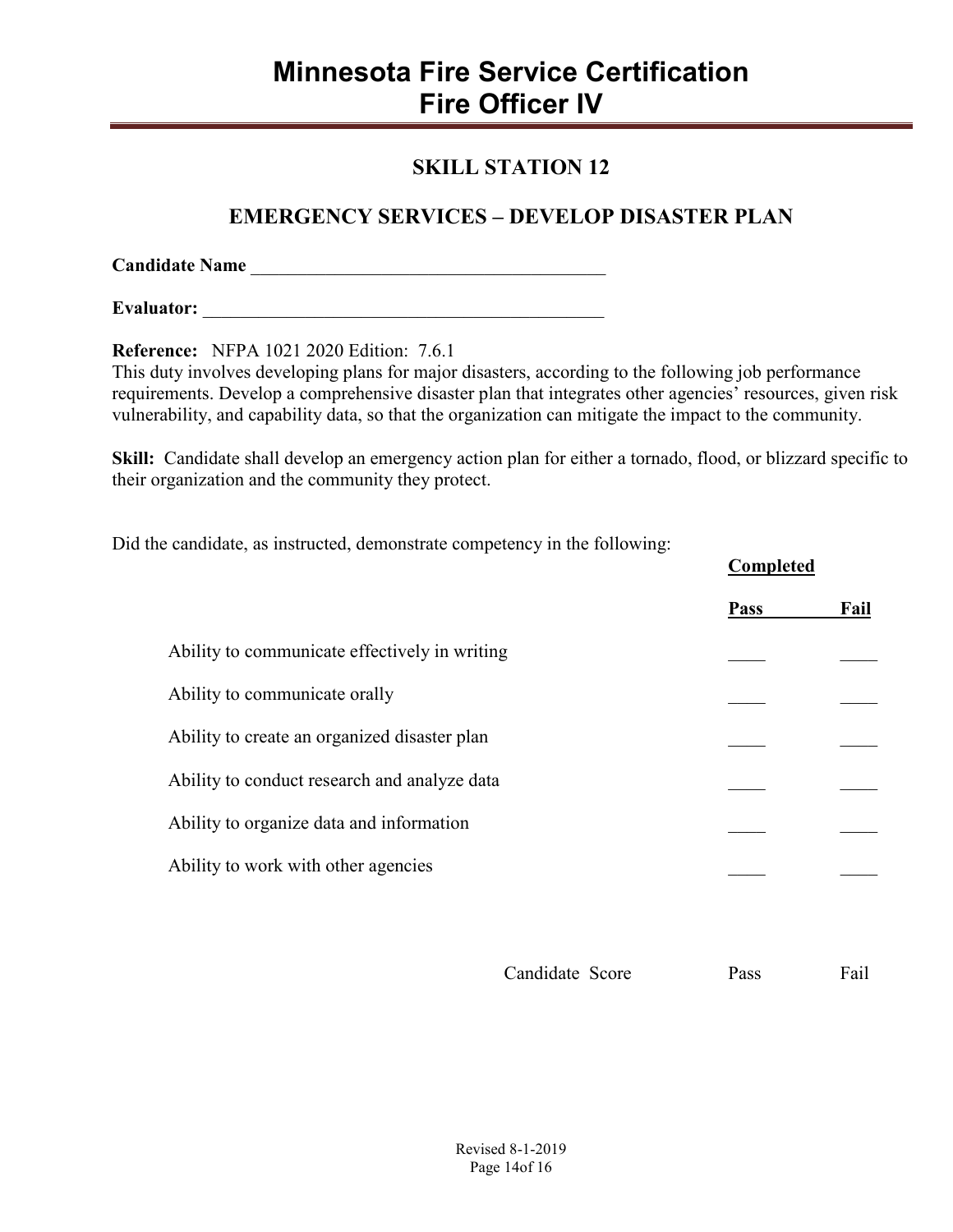#### **SKILL STATION 13**

#### **EMERGENCY SERVICES – HOSTILE EVENT**

| <b>Candidate Name</b> |  |
|-----------------------|--|
|                       |  |

**Evaluator:** \_\_\_\_\_\_\_\_\_\_\_\_\_\_\_\_\_\_\_\_\_\_\_\_\_\_\_\_\_\_\_\_\_\_\_\_\_\_\_\_\_\_\_

**Reference:** NFPA 1021 2020 Edition: 7.6.2

Develop a comprehensive plan, given data (including agency data), so that the agency operates at a hostile event, integrates with other agencies' actions, and provides for the safety and protection of members.

Skill: Candidate shall develop an emergency action plan to address civil disobedience specific to their organization and the community they protect.

Did the candidate, as instructed, demonstrate competency in the following:

| Ability to communicate effectively in writing<br>Ability to communicate orally | <b>Pass</b> | Fail |
|--------------------------------------------------------------------------------|-------------|------|
|                                                                                |             |      |
|                                                                                |             |      |
|                                                                                |             |      |
| Report includes all components as detailed in skill                            |             |      |
| Ability to conduct research and analyze data                                   |             |      |
| Ability to organize data and information                                       |             |      |